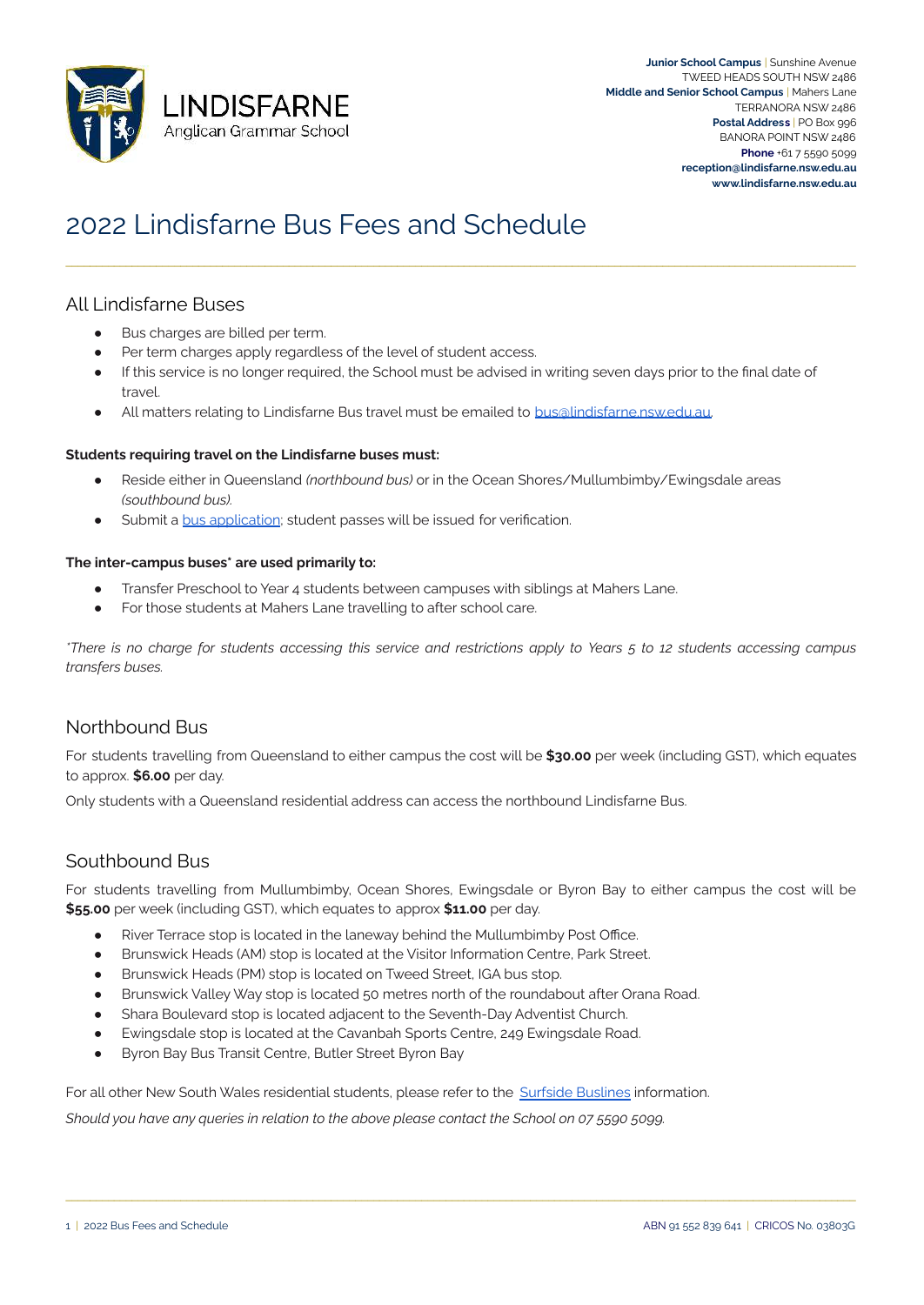# Lindisfarne School Bus Timetable

#### **During Daylight Savings, Lindisfarne buses run on NSW time.**

### Bus Driver Contact Details

| <b>Bus B</b> Northbound | 0417 691 050 | <b>Bus E</b> Southbound | 0457860894   |
|-------------------------|--------------|-------------------------|--------------|
| <b>Bus C</b> Northbound | 0457 862 526 | <b>Bus F</b> Southbound | 0429 618 393 |
| <b>Bus D</b> Northbound | 0407 203 801 | <b>Bus G</b> Southbound | 0417 343 478 |
|                         |              | <b>Bus H</b> Southbound | 0429 193 813 |
|                         |              | <b>Bus I</b> Southbound | 0498 655 573 |

## Inter-campus Transfer Times

| <b>Bus A</b>                 | <b>AM</b> | <b>Bus A</b>                 | <b>PM</b> |
|------------------------------|-----------|------------------------------|-----------|
| Stop Location                | Time      | <b>Stop Location</b>         | Time      |
| Mahers Lane, Terranora       | 8.20am    | Sunshine Avenue, South Tweed | 3.05pm    |
| Sunshine Avenue, South Tweed | 8.35am    | Mahers Lane, Terranora       | 3.30pm    |
|                              |           | Sunshine Avenue, South Tweed | 3.45pm    |

\_\_\_\_\_\_\_\_\_\_\_\_\_\_\_\_\_\_\_\_\_\_\_\_\_\_\_\_\_\_\_\_\_\_\_\_\_\_\_\_\_\_\_\_\_\_\_\_\_\_\_\_\_\_\_\_\_\_\_\_\_\_\_\_\_\_\_\_\_\_\_\_\_\_\_\_\_\_\_\_\_\_\_\_\_\_\_\_\_\_\_\_\_\_\_\_\_\_\_\_\_\_\_\_\_\_\_\_\_\_\_\_\_\_\_\_\_\_\_\_\_\_\_\_\_\_\_\_\_\_\_

### Northbound Bus Times

Please be aware that these times may vary slightly due to changing traffic conditions.

| <b>Bus B</b>                                             | <b>AM</b>   | <b>Bus B</b>                                             | <b>PM</b> |
|----------------------------------------------------------|-------------|----------------------------------------------------------|-----------|
| <b>Stop Location</b>                                     | <b>Time</b> | <b>Stop Location</b>                                     | Time      |
| Robina Town Centre<br>(Post Office)                      | 7.20am      | Mahers Lane, Terranora                                   | 3.30pm    |
| <b>Township Drive</b><br>(opposite Burleigh Town Tavern) | 7.30am      | The Pines Shopping Centre<br>(Bus Stop)                  | 3.55pm    |
| The Pines Shopping Centre<br>(Bus Stop)                  | 7.40am      | <b>Township Drive</b><br>(opposite Burleigh Town Tavern) | 4.05pm    |
| Mahers Lane, Terranora                                   | 8.15am      | Robina Town Centre<br>(Post Office)                      | 4.20pm    |

\_\_\_\_\_\_\_\_\_\_\_\_\_\_\_\_\_\_\_\_\_\_\_\_\_\_\_\_\_\_\_\_\_\_\_\_\_\_\_\_\_\_\_\_\_\_\_\_\_\_\_\_\_\_\_\_\_\_\_\_\_\_\_\_\_\_\_\_\_\_\_\_\_\_\_\_\_\_\_\_\_\_\_\_\_\_\_\_\_\_\_\_\_\_\_\_\_\_\_\_\_\_\_\_\_\_\_\_\_\_\_\_\_\_\_\_\_\_\_\_\_\_\_\_\_\_\_\_\_\_\_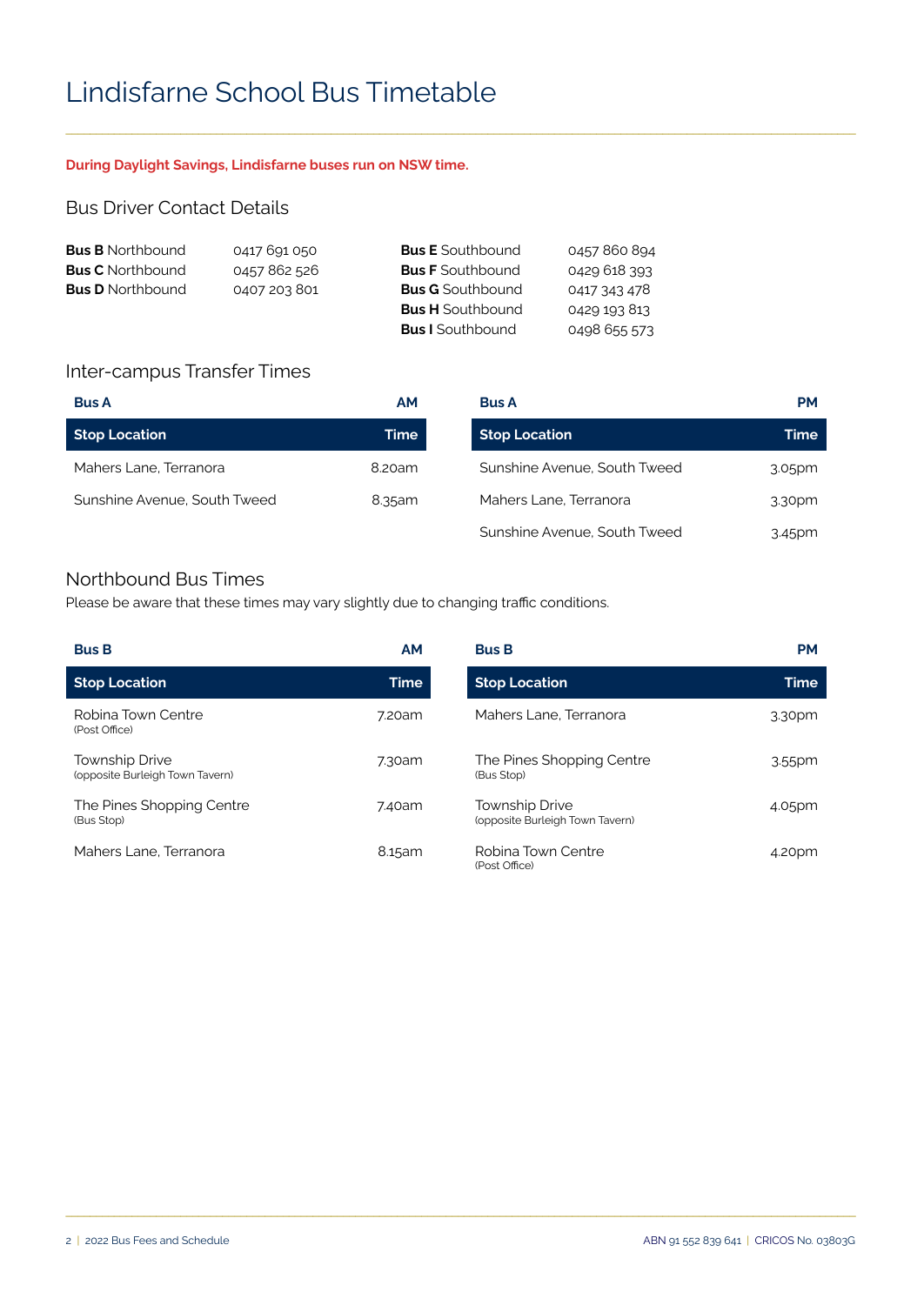## Northbound Bus Times (cont.)

Please be aware that these times may vary slightly due to changing traffic conditions.

| <b>Bus C</b>                                               | АM     | <b>Bus C</b>                    | <b>PM</b> |
|------------------------------------------------------------|--------|---------------------------------|-----------|
| <b>Stop Location</b>                                       | Time   | <b>Stop Location</b>            | Time      |
| Coyne Street Bus Stop<br>(Southbound near Musgrave Street) | 7.40am | Sunshine Avenue, South<br>Tweed | 3.05pm    |
| Corner Winston/Miles Street, Kirra                         | 7.45am | Mahers Lane, Terranora          | 3.30pm    |
| Mahers Lane, Terranora                                     | 8.05am | Sunshine Avenue, South<br>Tweed | 3.45pm    |
|                                                            |        |                                 |           |

| АM     | <b>Bus C</b>                             | <b>PM</b>          |
|--------|------------------------------------------|--------------------|
| Time   | <b>Stop Location</b>                     | <b>Time</b>        |
| 7.40am | Sunshine Avenue, South<br>Tweed          | 3.05pm             |
| 7.45am | Mahers Lane, Terranora                   | 3.30pm             |
| 8.05am | Sunshine Avenue, South<br>Tweed          | 3.45pm             |
|        | Kirra Stockyard - Miles<br><b>Street</b> | 3.51 <sub>pm</sub> |
|        | Corner Winston/Miles<br>Street, Kirra    | 3.52 <sub>pm</sub> |
|        | Winston Street -<br>Northbound           | 3.54pm             |

| <b>Bus D</b>                                                   | <b>AM</b> | <b>Bus D</b>                                                                 | <b>PM</b>   |
|----------------------------------------------------------------|-----------|------------------------------------------------------------------------------|-------------|
| <b>Stop Location</b>                                           | Time      | <b>Stop Location</b>                                                         | <b>Time</b> |
| Thrower Drive Bridge, Currumbin<br>(Opposite Currumbin Cycles) | 7.38am    | Sunshine Avenue, South Tweed                                                 | 3.05pm      |
| Currumbin Beach SLSC<br>(Pacific Parade)                       | 7.42am    | Mahers Lane, Terranora                                                       | 3.30pm      |
| Currumbin Wildlife Sanctuary<br>(Near Darwalla Avenue)         | 7.44am    | Corner Golden Four Drive and<br>Gold Coast Highway<br>(Johnston Street Stop) | 3.50pm      |
| Tugun Catholic Church<br>(Golden Four Drive)                   | 7.46am    | George Street, Bilinga                                                       | 3.52pm      |
| Golden Four Drive<br>(Near George Street)                      | 7.50am    | Tugun Catholic Church<br>(Golden Four Drive)                                 | 3.55pm      |
| Mahers Lane, Terranora                                         | 8.15am    | Currumbin Wildlife Sanctuary<br>(in front of shop)                           | 3.58pm      |
| Sunshine Avenue, South Tweed                                   | 8.35am    | Currumbin Beach SLSC<br>(Pacific Parade)                                     | 4.00pm      |

| <u>Time</u> | <b>Stop Location</b>                                                         | <b>Time</b>        |
|-------------|------------------------------------------------------------------------------|--------------------|
| 7.38am      | Sunshine Avenue, South Tweed                                                 | 3.05pm             |
| 7.42am      | Mahers Lane, Terranora                                                       | 3.30 <sub>pm</sub> |
| 7.44 am     | Corner Golden Four Drive and<br>Gold Coast Highway<br>(Johnston Street Stop) | 3.50pm             |
| 7.46am      | George Street, Bilinga                                                       | 3.52pm             |
| 7.50am      | Tugun Catholic Church<br>(Golden Four Drive)                                 | 3.55pm             |
| 8.15am      | Currumbin Wildlife Sanctuary<br>(in front of shop)                           | 3.58pm             |
| 8.35am      | Currumbin Beach SLSC<br>(Pacific Parade)                                     | 4.00pm             |
|             | Thrower Drive Bridge, Currumbin<br>(in front of Currumbin Cycles)            | 4.05pm             |

\_\_\_\_\_\_\_\_\_\_\_\_\_\_\_\_\_\_\_\_\_\_\_\_\_\_\_\_\_\_\_\_\_\_\_\_\_\_\_\_\_\_\_\_\_\_\_\_\_\_\_\_\_\_\_\_\_\_\_\_\_\_\_\_\_\_\_\_\_\_\_\_\_\_\_\_\_\_\_\_\_\_\_\_\_\_\_\_\_\_\_\_\_\_\_\_\_\_\_\_\_\_\_\_\_\_\_\_\_\_\_\_\_\_\_\_\_\_\_\_\_\_\_\_\_\_\_\_\_\_\_